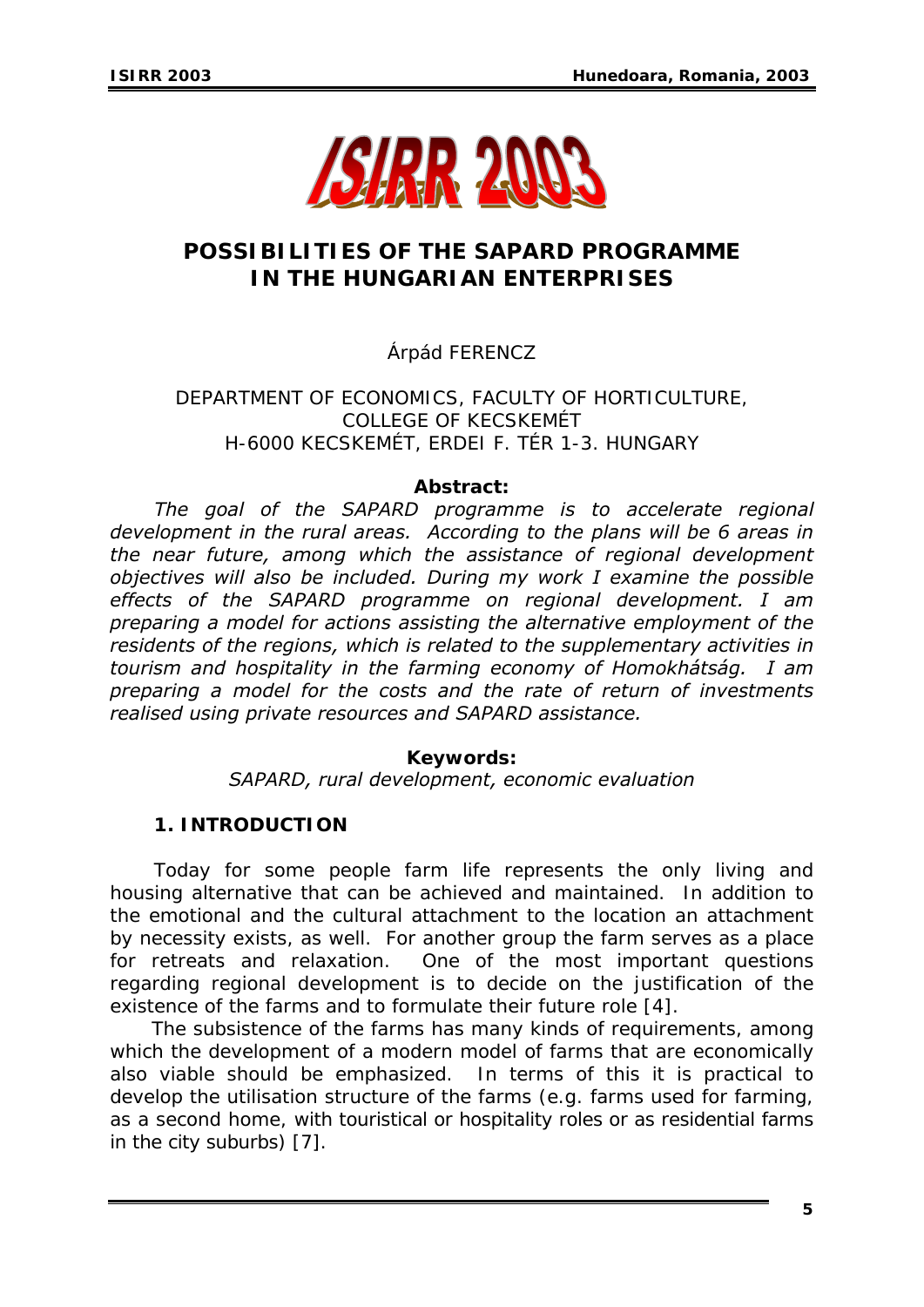This in no way can be realised without the extension of the basic infrastructure and the enhancement of the cooperation of the farms, the villages and the cities according to the environmental considerations [5]. The basic infrastructure needs to be defined in quite broad terms here (traditional technological infrastructure, cultural and vocational programmes, services promoting economic stimulus, consulting network). The development of a farm cadastre is a basic requirement for all of these [6]. During my work I have examined the situation of the farms located in the territories of Pest, Bács-Kiskun and Csongrád counties and have drawn up supplementary income alternatives.

# **2. THE CHARACTERISTICS OF THE FARMS IN HOMOKHÁTSÁG**

 In Bács-Kiskun County 300 new farms were built between 1980 and 1990. 90% of these have electricity, and a motor vehicle belongs to 30% of them. The road conditions are becoming favourable (100m/km²). It can be determined that the number of farms have decreased, but the decrease of those having advantegous traffic conditions has stopped. In 1998 the operation of the farms represented  $13,000$  peripherial  $\mu$ jobs". The availability of wired telephone communication was on quite a low level, but this has lost its importance with the spread of mobile sets[1].

#### **3. THE REGIONAL DEVELOPMENT AREAS EXPTECTED TO RECEIVE ASSISTANCE**

A. The goal of the assistance related to "THE RENOVATION AND DEVELOPMENT OF VILLAGES; THE PROTECTION AND PRESERVATION OF THE RURAL MATERIAL AND INTELLECTUAL HERITAGE":

- The improvement of the conditions promoting income generating activities in the small communities through the creation of new functions and the development of the existing ones.
- The protection and rehabilitation of the man-made and natural environmental elements to provide new functions for them.
- The development of the cooperation of the local communities for the implementation of the above goals.

 The programme may be oriented towards arrangements regarding community structures, streets and public areas preserving and strenthening community character and the development of a uniform village image to enhance the attractiveness of the community. The renovation and the protection of the historical and architectural monuments of the villages need assistance. The promotion of the protection of the landscape elements belonging to the villages, the tree rows, the water courses and the lakes, results in the enhancement of ecological and touristical qualities. The grants of the previous programme covered 50% of the total development costs, and the maximum total amount of investment was 10 million HUF [2].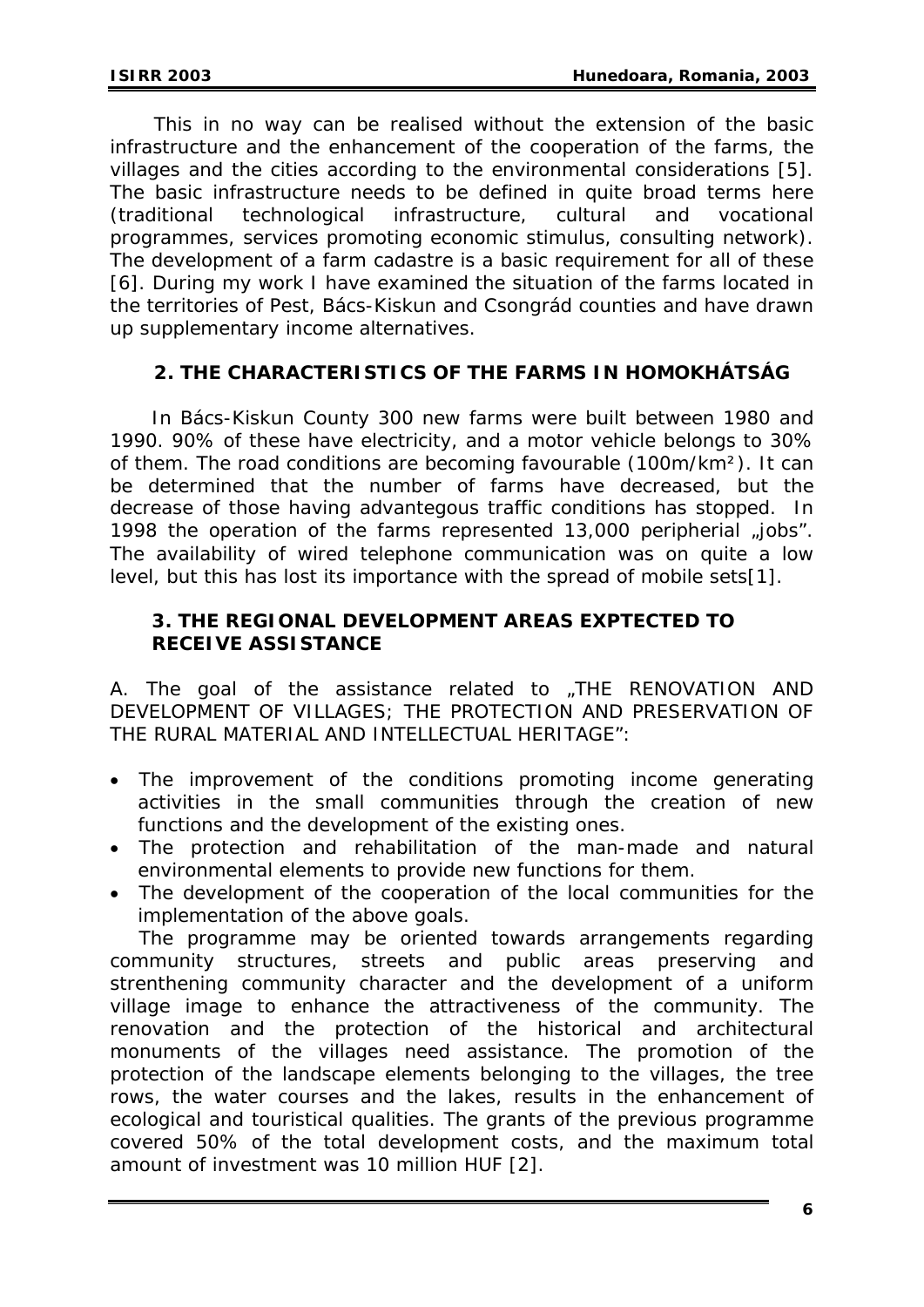B. The goal of the assistance related to "THE DIVERSIFICATION OF ECONOMIC ACTIVITIES AND THE DEVELOPMENT OF ACTIVITIES ENSURING ALTERNATIVE REVENUES":

- The identification and creation of alternative activities and revenue sources, the preservation of jobs and the securement of new employment.
- Compensation for low profitability in agriculture and for seasonal employment in agriculture.
- The strengthening of multi-layer farming and the expansion of services and product lines.
- The enhancement of opportunities for self-sufficiency and market penetration primarily through supplementary additional income.

The programme may be oriented towards developments aiming at the preservation of the existing empoyee base and promoting job creation through market and product changes. The income and employment opportunities, the development of rural agrotourism and the augmentation of the employment of women are in the basic interest of the region [8].

The special products and services should receive assistance: the production and the sales of region-specific, homemade and handicraft products and the quality enhancement of specialty food processing technologies. Especially Homokhátság would require assistance for the revival of the disappearing crafts with the renewal and development of the tools required for this. In 2000 the assistance for concepts similar to the above comprised 50% of the total value of the implementation, and in case of an investment a maximum of 5 million HUF was granted to the successful tenderers.

C. The goal of "THE DEVELOPMENT AND IMPROVEMENT OF THE RURAL INFRASTRUCTURE" programme:

- The local infrastructural development according the needs and the economic, cultural and rural characteristics of the specific rural regions.
- To ensure the background enhancing the operation of businesses and improving living conditions in certain underdeveloped regions.

The programme may be oriented towards the development of the energy supply serving businesses and the agricultural road network. The development and the improvement of the local markets and the purchase locations form a basis of the subsistence of the population, which need to be augmented with the development of computer interchanges. In 2000 for concepts similar to the above the tenderers received 50% of the total value of the implementation. In case of an investment a maximum value was 15 million HUF.

## **4. THE EXAMINATION METHODS OF RETURNS ON INVESTMENTS**

In the following chapter I performed the examination of returns on investments via economic methods: with the help of static indicators. Accomodation facilities are a long-term investment, so thorough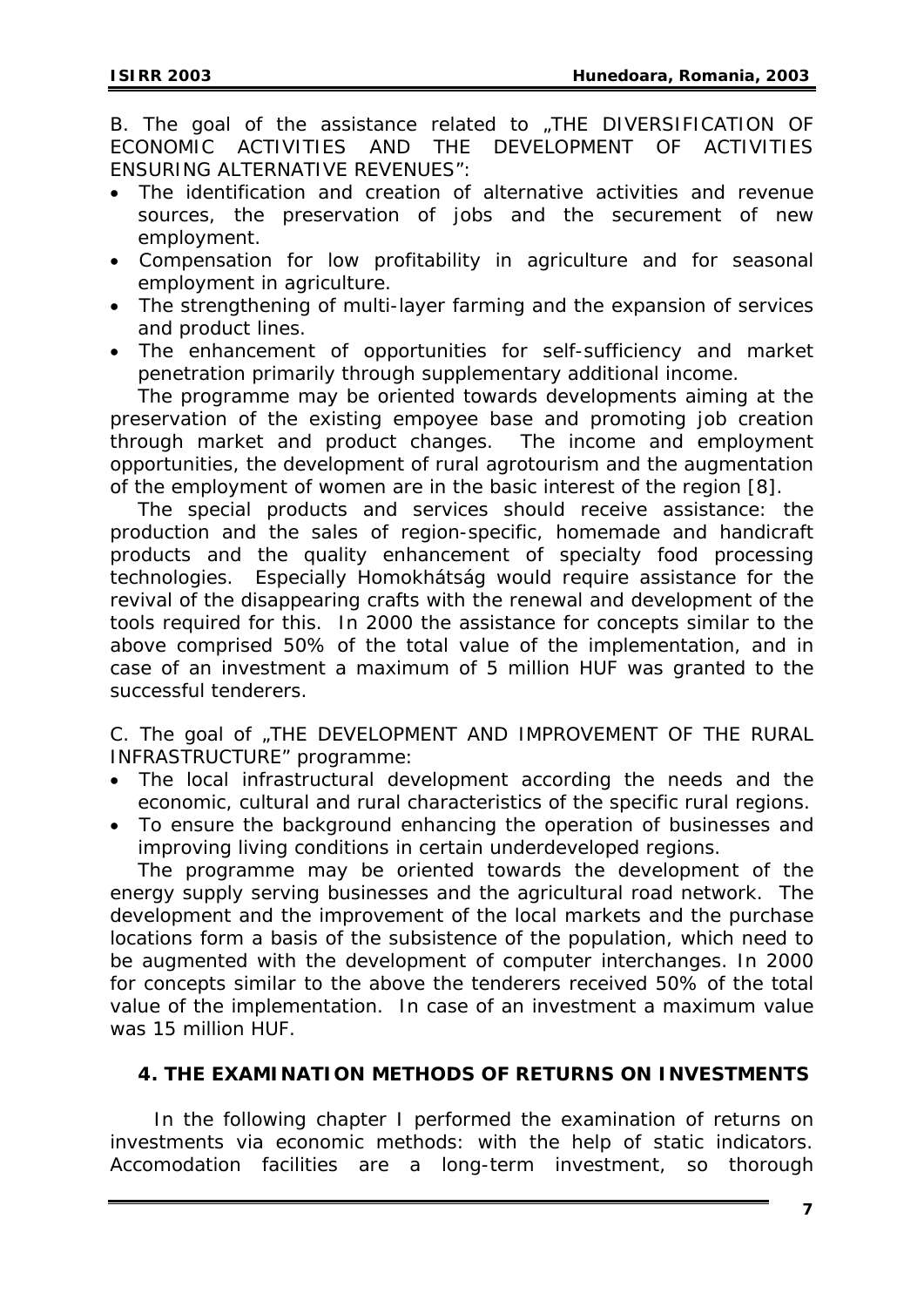calculations are required prior to their realisation. These calculations essentially indicate the ratio of the investment value and the expected revenues [3].

- **A.** Investment costs contain all the costs arising from the planning to the realisation of the construction examined.
- **B.** Average net income is the result of the difference between the annual revenues the expenses. As this is a static indicator, I use this value for every year.
- **D.** Payback period is calculated by dividing the investment value and the average net income. I analyse the investment alternatives using both 100% own capital and assitance.
- **E.** The investment profitability indicator is the quotient of the average net income and the investment value. I am modelling the possible annual income generated by the investment. I am comparing the alternatives realised by using 100% own resources and assistance.

# **5. INCOME SUPPLEMENTATION OPPORTUNITIES THROUGH ALTERNATIVE ACTIVITIES IN A FARMING PROPERTY IN HOMOKHÁTSÁG**

 I am modelling the opportunities identified in the title using touristical and hospitality activities. *In the first model* I examine the development of an enclosed campground built on a farm by a forest and near water. The campground equipped with outside furnitures and a playground for children would accomodate a maximum of 60 persons (15 vehicles with 1 vehicle for 4 family members on average).

 For the realisation of this the development of a water block is required, which would mean a common washroom and English toilet. The development of a 6-seat toilet and a 6-tray shower can be realised on 40 m², calculating with a 150.000 HUF per square metre cost. The investment would cost 6 million HUF. The 15 m² kitchen in the camp would cost 100.000 HUF per square metre, a total of 1.500.000 HUF. Of course the camp would also include an incoming road, external furniture and landscaping. The investment cost of these is 2,5 million HUF, so the total capital requirement of the accomodation facility is 10 million HUF.

 The use of the campground can be calculated with 2,000 HUF per day per family, and by assuming 40 days we can calculate annual revenues of 1.200.000 HUF. According to accomodation practices showing a profit rate of 40% a profit of 480.000 HUF can be realised. Using one's own resources this amount would be returned in 20 years, and investment profitability would be 4,8%. The type "B" SAPARD assistance allows a maximum of 5 million HUF. With these conditions the investment value of the accomodation facility built with assistance would be returned in 10 years, and investment profitability would be 9,6%.

 In the *second model* the existing building of the farm is transformed into an accomodation facility, and we also provide hospitality services. To increase the comfort level of the farm we create 3 rooms with double beds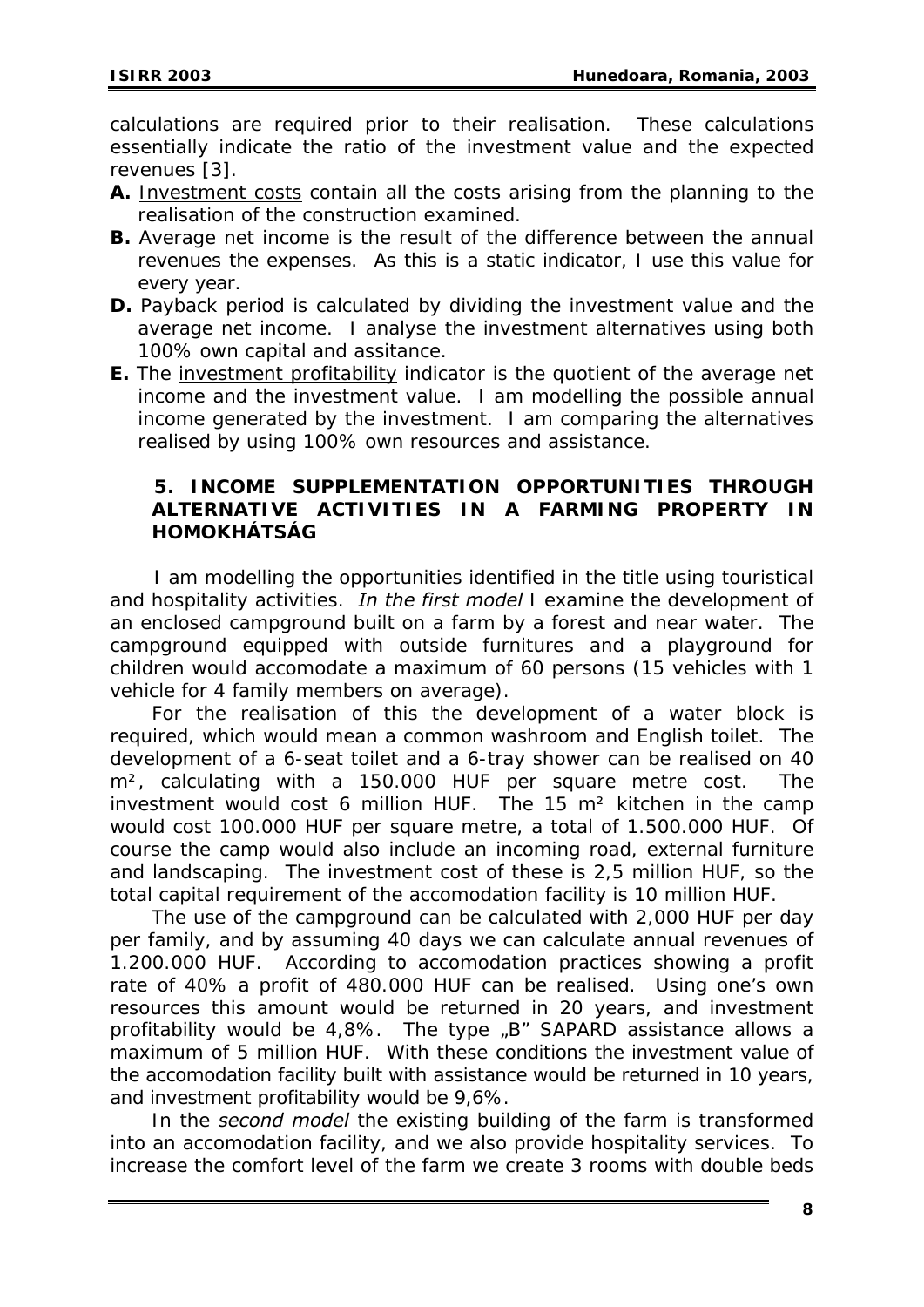and an extra bed availability, a toilet, a washroom with a shower and a common tea kitchen. The cost of restructuring per room and the construction of the water block is 2 million HUF, the tea kitchen costs 0,5 million HUF, and the investment means a total of 6,5 million HUF.

Hospitality costs (room with breakfast):

 The meals cost 250 HUF, the operational cost is 200 HUF/person/day. The rooms can be rented for an average of 40 days during the summer season. By calculating 3 persons for each room the expected cost is 162.000 HUF/year.

#### *Hospitality revenues and profits*

 The rooms can be rented for 2.500 HUF per family; the total revenues are 225.000 HUF. Breakfast – considering the rural conditions – can be calculated with 400 HUF, so the revenues from meals is 144.000 HUF. The annual revenues from hospitality are 364.000 HUF, and the expected gross profit is 273.000 HUF.

 Using own resources this amount would be returned in 18 years. With these conditions the investment value of an accomodation facility developed with 50% SAPARD assistance has a return period of 12 years. In case of own resources *investment profitability* is 4,2%, and with assistance this value increases to 8,4%.

 The *third model* is different from the above in that it has full board. The raw material norms of lunch and dinner are 400 HUF each, so the total cost of meals calculated for a 40-day season is 378.000 HUF.

 Lunch and dinner cost 600 HUF/person each, and by taking the cost of breakfast into account total revenues of 576.000 HUF can be expected. The total revenues from hospitality are 801.000 HUF, and the expected gross profit is 423.000 HUF. By using own resources the investment would be returned in 15 years, and investment profitability is 5,8%. By utilising a 50 % assistance the return period can be reduced to 7,7 years, and with this we can expect a 13% profitability.

## **6. CONCLUSIONS, RECOMMENDATIONS**

- The SAPARD programme aimed at regional development was not available in the past years, although this assistance significantly improve the living conditions of the rural population and provide supplementary income for them.
- The assistance would be especially needed in Homokhátság, where in addition to the more difficult living conditions income opportunities are also more limited.
- Following EU accession several thousands of hectares will not be cultivated, which further worsens the situation of those living here.
- Therefore there is a need for the acitivities also supported by SAPARD: the revival of old crafts, the continuation of homemade and specialty food production activities, unique services, rural tourism, etc., which enhance the viability of the region.